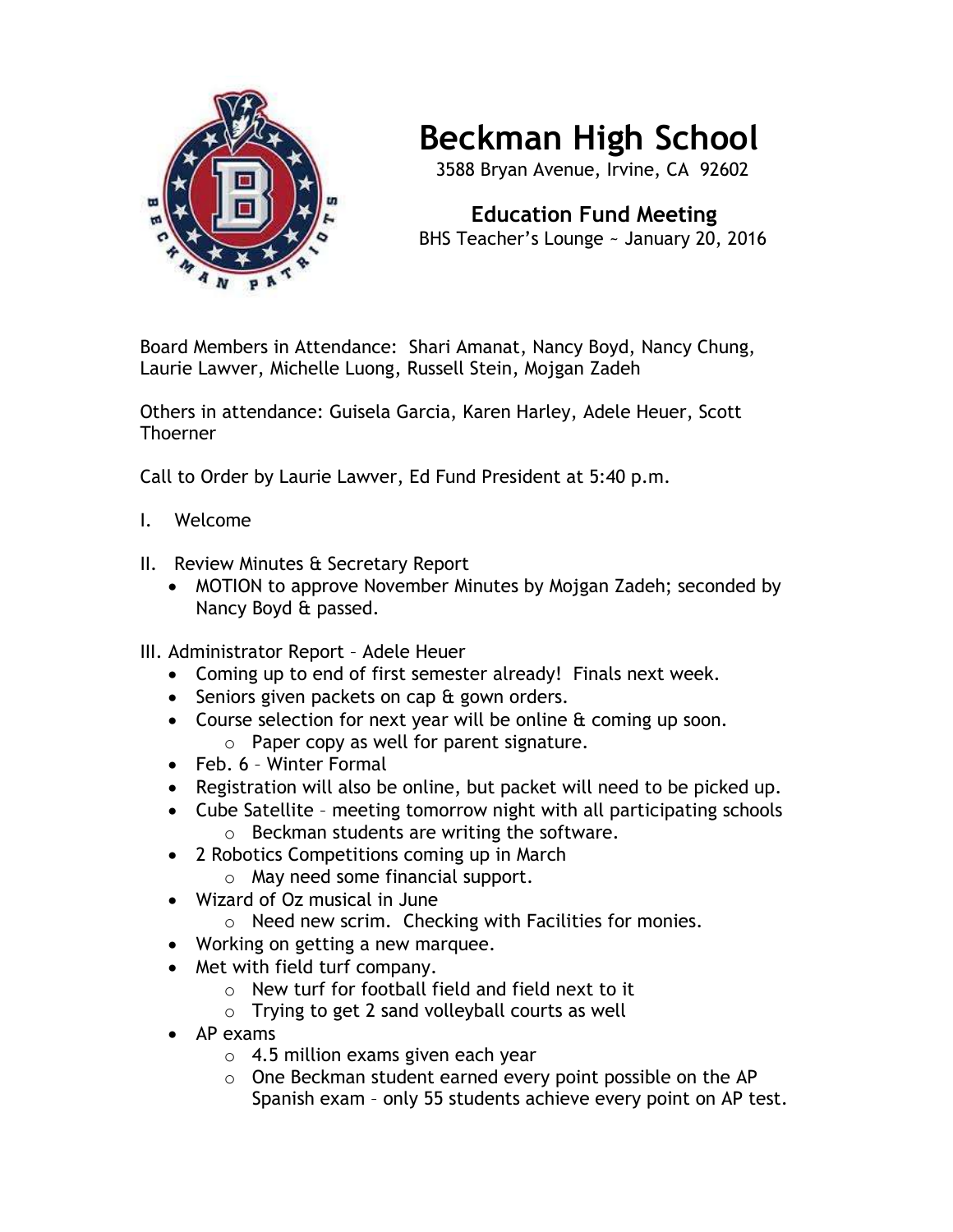- IV. President Report Laurie Lawver
	- Allocations will let teachers know when grant is approved.
		- o On email notification to teachers, please copy Laurie Lawver, Russell Stein, and Adele Heuer.
		- o Tracy Scott needs to be notified that grant for field trip has been approved.
- V. Treasurer Report Russell Stein
	- Russell distributed current Profit & Loss statement.
	- $\bullet$  \$30,000 available to allocate

VI. Allocations Report – Shari Amanat

- Grant request by Jim Kollias for Wizard of Oz musical for \$2000 for the department. Projected budget for musical is \$25,000. 6 shows in late May/early June. MOTION to approve \$2000 toward musical by Mojgan Zadeh; seconded by Shari Amanat & approved.
- Grant request by Mr. Chow for Virtuous Volt to power classroom with a bicycle. Requesting \$100 for materials. Mr. Chow has already invested \$100-\$150 of his own money into project. MOTION to approve \$250 for Virtuous Volt by Mojgan Zadeh; seconded by Nancy Boyd & approved.
- Grant request by Mr. Chow for Medical Certificate Program 10 medical professionals offer seminars about twice a month. Requesting \$25 for 10 speak gifts and \$25 to print student certificates. MOTION to approve \$100 for Medical Certificate Program by Mojgan Zadeh; seconded by Nancy Chung & approved.
- $\bullet$  Be Prepared for College for 9<sup>th</sup> grade on December 8. All counselors and Erica Rosas (new ROP) were present.
- January 14 Financial Aid night

VII. Publicity – Mojgan Zadeh

- Website updated. Spring Fundraiser May 20
- Nancy will email "Save the Date" pdf to Mojgan & Laurie. o Mail out to PTO directory & those who donated to Ed Fund.
	-
- Put Spring Fundraiser info on Pioneer & Orchard Hills websites.
- \$50 per person to attend Spring Fundraiser

VIII. Fund Development – Nancy Chung

- Nancy distributed Fundraising To Do List & Timeline and Committees
	- $\circ$  Sign up to help out with fundraiser.
	- o Email Nancy with how you would like to help. Don't reply all.
- Plan to keep Blue Agave as caterer.
- Donations needed for silent auction!
- No graduation seats available for auction.
- Invite teachers to attend.
- Wrapping party at Nancy's before fundraiser.
- Board Members required to donate gift basket valued at \$100.